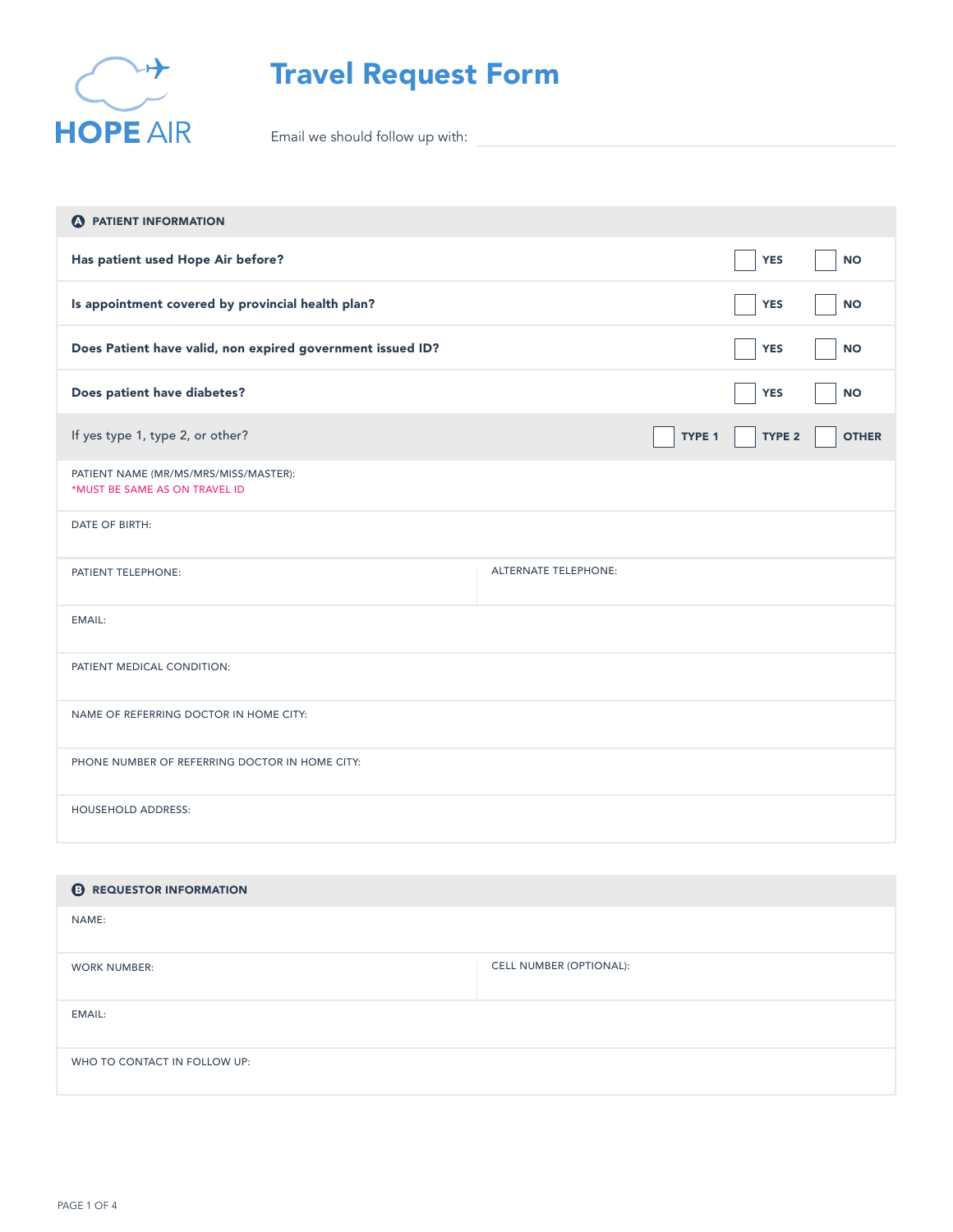| <b>G</b> ESCORT INFORMATION                                    |                                 |
|----------------------------------------------------------------|---------------------------------|
| NAME (MR/MS/MRS/MISS/MASTER):<br>*MUST BE SAME AS ON TRAVEL ID |                                 |
| DATE OF BIRTH:                                                 |                                 |
| <b>PHONE NUMBER:</b>                                           | <b>RELATIONSHIP TO PATIENT:</b> |

| <b>D</b> HOUSEHOLD INCOME                                                                                                                                                                                |         |                  |  |
|----------------------------------------------------------------------------------------------------------------------------------------------------------------------------------------------------------|---------|------------------|--|
| Number of adults and children in household                                                                                                                                                               | ADULTS: | <b>CHILDREN:</b> |  |
| Please enter below: Name of each household member, and each source of income each person receives, gross annually<br>(i.e. Lisa, full time employment \$30,000. Bill, old age security pension, \$5,000) |         |                  |  |
| MEMBER 1:                                                                                                                                                                                                |         |                  |  |
| MEMBER 2:                                                                                                                                                                                                |         |                  |  |
| MEMBER 3:                                                                                                                                                                                                |         |                  |  |
| <b>MEMBER 4:</b>                                                                                                                                                                                         |         |                  |  |
| <b>MEMBER 5:</b>                                                                                                                                                                                         |         |                  |  |
| MEMBER 6:                                                                                                                                                                                                |         |                  |  |
| CHILD BENEFIT, SUPPORT PAYMENTS, ETC. FOR CHILDREN:<br>*PLEASE INDICATE MONTHLY OR YEARLY                                                                                                                |         |                  |  |

## **B** REQUESTING TRAVEL DATES/FLIGHT REQUIREMENTS

Please note: If the appointment is a surgery, procedure, or appointment where a return date cannot be confirmed, a one way flight will be booked. A return flight will be booked when you call us, and provide confirmation from the Dr. that you are fit to fly home.

| <b>DEPARTURE CITY:</b>                                                                                            | <b>ARRIVAL CITY:</b> |            |           |
|-------------------------------------------------------------------------------------------------------------------|----------------------|------------|-----------|
| <b>DEPARTURE FLIGHT DATE:</b>                                                                                     |                      |            |           |
| DEPARTURE FLIGHT PREFERRED TIME (MORNING, AFTERNOON EVENING):<br>*NOT GUARANTEED, BASED ON AVAILABILITY AND ROUTE |                      |            |           |
| <b>RETURN FLIGHT DATE:</b>                                                                                        |                      |            |           |
| RETURN FLIGHT PREFERRED TIME (MORNING, AFTERNOON EVENING):<br>*NOT GUARANTEED, BASED ON AVAILABILITY AND ROUTE    |                      |            |           |
| Oxygen, wheelchair, physical assistance at airport required?                                                      |                      | <b>YES</b> | <b>NO</b> |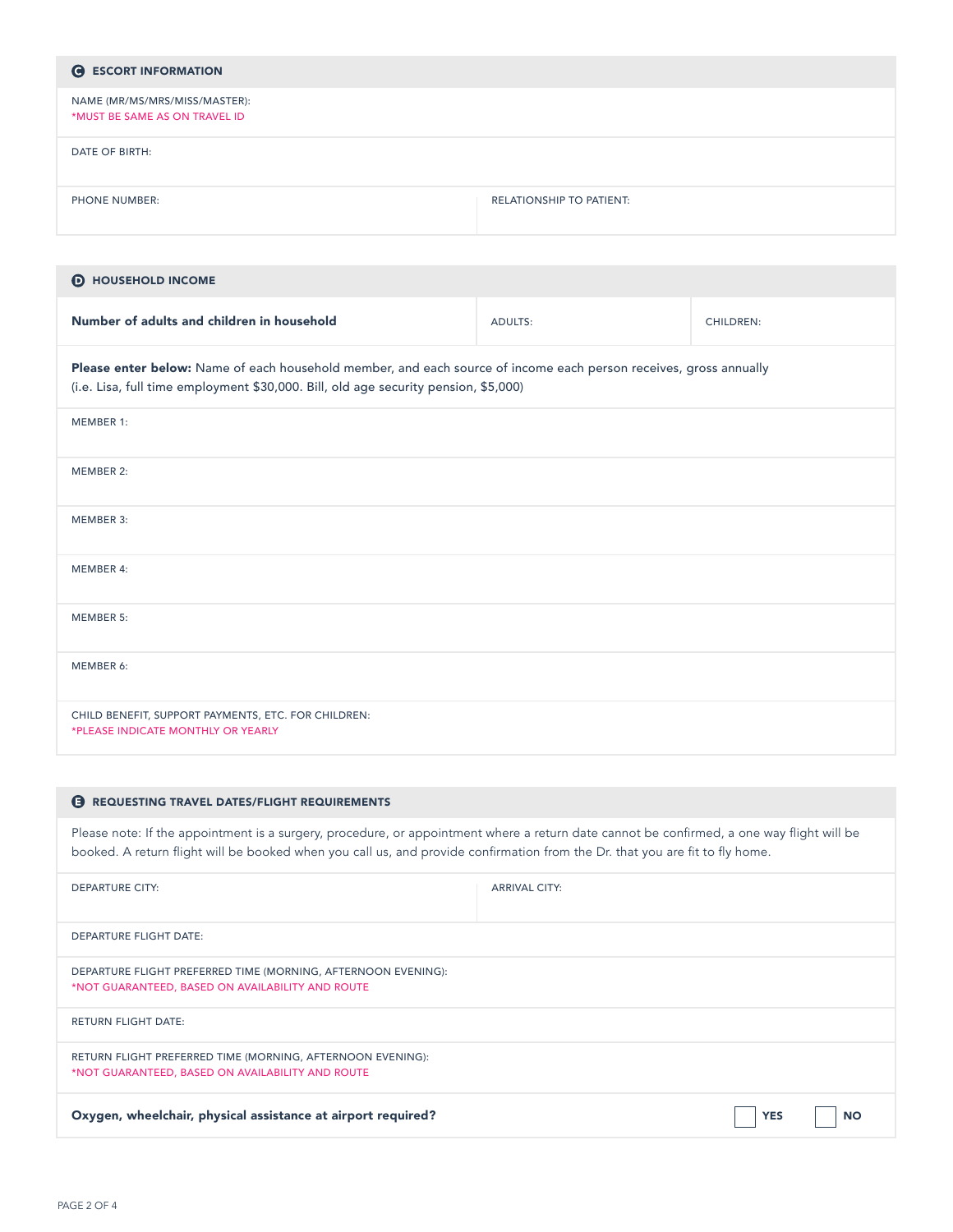| <b>B</b> APPOINTMENT INFORMATION                                                            |
|---------------------------------------------------------------------------------------------|
| BEGINNING OF MEDICAL TREATMENT DATE / TIME / DURATION:                                      |
| IF PATIENT HAS A SERIES OF APPOINTMENTS, WHEN IS THEIR LAST APPOINTMENT DATE/TIME/DURATION? |
| TYPE OF APPOINTMENT (I.E. ASSESSMENT, SURGERY, FOLLOW UP):                                  |
| <b>TREATING DOCTOR NAME:</b>                                                                |
| HOSPITAL OR CLINIC NAME AND / OR LOCATION:                                                  |
| PHONE NUMBER OF TREATING DOCTOR'S OFFICE:                                                   |

| <b>G RETURN FLIGHT HOME (ONLY APPLICABLE IF PATIENT WAS AIR AMBULANCED)</b> |
|-----------------------------------------------------------------------------|
| DATE WHEN PATIENT WAS AIR AMBULANCED:                                       |

| <b>C</b> ACCOMMODATION REQUEST (5-NIGHT STAY ONLY - HOTEL PARTNERSHIP)                                         |                             |            |           |
|----------------------------------------------------------------------------------------------------------------|-----------------------------|------------|-----------|
| <b>Request Accommodations?</b><br>*Yes - please answer the following questions ; No - Please proceed section H |                             | <b>YES</b> | <b>NO</b> |
| <b>Dates Match Travel Dates?</b><br>*If No please enter the alternative check in and check out dates           |                             | <b>YES</b> | <b>NO</b> |
| ALTERNATIVE CHECK IN DATE:                                                                                     | ALTERNATIVE CHECK OUT DATE: |            |           |
| How many People staying?                                                                                       |                             |            |           |
| <b>Names of Guests</b>                                                                                         |                             |            |           |
| GUEST 1:                                                                                                       |                             |            |           |
| <b>GUEST 2:</b>                                                                                                |                             |            |           |
| GUEST 3:                                                                                                       |                             |            |           |
| GUEST 4:                                                                                                       |                             |            |           |
| <b>GUEST 5:</b>                                                                                                |                             |            |           |
| GUEST 6:                                                                                                       |                             |            |           |
|                                                                                                                |                             |            |           |